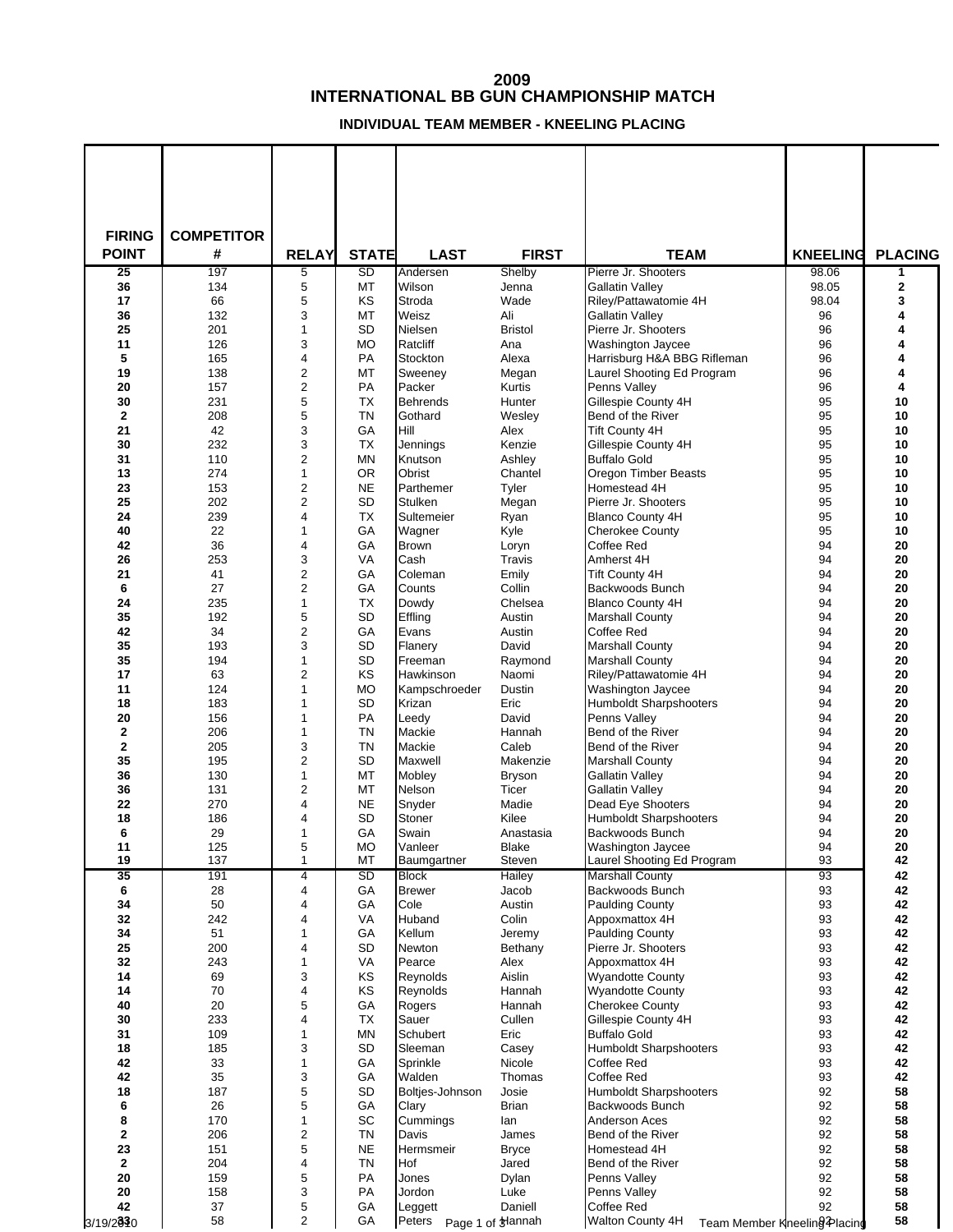| 33                       | 59  | 1                       | GA        | Polson          | Jessica            | Walton County 4H                                       | 92       | 58         |
|--------------------------|-----|-------------------------|-----------|-----------------|--------------------|--------------------------------------------------------|----------|------------|
| 41                       | 177 | 4                       | SC        | Pruitt          | Andrew             | Carolina Sharpshooters                                 | 92       | 58         |
| 4                        | 144 | $\mathbf{1}$            | МT        | Quinnell        | Alex               | Glendive Lead Devils                                   | 92       | 58         |
| 40                       | 21  | 4                       | GA        | Rogers          | Amanda             | <b>Cherokee County</b>                                 | 92       | 58         |
| 13                       | 280 | 5                       | <b>OR</b> | Rogerson        | Cole               | Oregon Timber Beasts                                   | 92       | 58         |
| 16                       | 104 | 5                       | LA        | Ronquille       | Shawntell          | Jefferson Parish                                       | 92       | 58         |
| 36                       | 133 | 4                       | МT        | Scott           | Robert             | <b>Gallatin Valley</b>                                 | 92       | 58         |
| 11                       | 123 | $\overline{c}$          | <b>MO</b> | Westhoff        | Joey               | Washington Jaycee                                      | 92       | 58         |
| 19                       | 140 | 4                       | МT        | Baumgartner     | Katrina            | Laurel Shooting Ed Program                             | 91       | 76         |
| 8                        | 172 | 5                       | SC        | <b>Burdette</b> | Jonathan           | Anderson Aces                                          | 91       | 76         |
| 29                       | 249 | $\overline{\mathbf{c}}$ | VA        | Coleman         | Royce              | Nottoway Regional                                      | 91       | 76         |
| 17                       | 62  | $\mathbf{1}$            | KS        | <b>Dietrich</b> | Jacob              | Riley/Pattawatomie 4H                                  | 91       | 76         |
| 26                       | 255 | $\overline{c}$          | VA        | Englund         | Charlie            | Amherst 4H                                             | 91       | 76         |
| 30                       | 229 | $\overline{2}$          | <b>TX</b> | James           | Kaytlen            | Gillespie County 4H                                    | 91       | 76         |
| 20                       | 160 | 4                       | PA        | Kozar           | Dan                | Penns Valley                                           | 91       | 76         |
| 24                       | 236 | $\overline{c}$          | <b>TX</b> | Lassberg        | Layne              | <b>Blanco County 4H</b>                                | 91       | 76         |
| 29                       | 250 | 3                       | VA        | Leslie          | Hunter             | Nottoway Regional                                      | 91       | 76         |
| 22                       | 267 | 5                       | <b>NE</b> | Long            | Bailey             | Dead Eye Shooters                                      | 91       | 76         |
| 12                       | 97  | 3                       | LA        | Smith           | Kristen            | Calcasieu 4H                                           | 91       | 76         |
| 22                       | 269 | $\overline{\mathbf{c}}$ | <b>NE</b> | Snyder          | Colton             | Dead Eye Shooters                                      | 91       | 76         |
| 19                       | 139 | 3                       | МT        | Connolly        | Dustin             | Laurel Shooting Ed Program                             | 90       | 88         |
| 4                        | 147 | 5                       | МT        | Hubbard         | Courtney           | <b>Glendive Lead Devils</b>                            | 90       | 88         |
| 21                       | 44  | 5                       | GА        | McDonald        | Miles              | <b>Tift County 4H</b>                                  | 90       | 88         |
| 13                       | 275 | 3                       | <b>OR</b> | Moss            | Maddie             | Oregon Timber Beasts                                   | 90       | 88         |
| 33                       | 55  | 5                       | GA        | Parsons         | David              | Walton County 4H                                       | 90       | 88         |
|                          |     |                         |           |                 |                    |                                                        |          |            |
| 40                       | 23  | $\overline{c}$          | GA        | Pierce          | Dillan             | <b>Cherokee County</b>                                 | 90       | 88         |
| 14                       | 71  | $\mathbf{1}$            | KS        | Rodgers         | Derek              | <b>Wyandotte County</b>                                | 90       | 88         |
| 32                       | 245 | $\overline{c}$          | VA        | Shumate         | Daniel             | Appoxmattox 4H                                         | 90       | 88         |
| 31                       | 111 | 3                       | MN        | Strenge         | Taylor             | <b>Buffalo Gold</b>                                    | 90       | 88         |
| 6                        | 30  | 3                       | GA        | Walker          | Kyle               | Backwoods Bunch                                        | 90       | 88         |
| 21                       | 40  | $\mathbf{1}$            | GA        | <b>Branch</b>   | Ben                | <b>Tift County 4H</b>                                  | 89       | 98         |
| 33                       | 60  | $\overline{4}$          | GА        | Dittman         | Claire             | Walton County 4H                                       | 89       | 98         |
| 26                       | 259 | $\overline{4}$          | VA        | Haskins         | Chase              | Amherst 4H                                             | 89       | 98         |
| 11                       | 127 | 4                       | <b>MO</b> | Krafft          | Jordan             | Washington Jaycee                                      | 89       | 98         |
| 10                       | 87  | $\overline{\mathbf{c}}$ | KS        | Pearson         | Jessica            | Jefferson County 4H                                    | 89       | 98         |
| 33                       | 57  | 3                       | GA        | Peters          | Carleigh           | Walton County 4H                                       | 89       | 98         |
| 14                       | 72  | 5                       | KS        | Rodgers         | Heidi              | <b>Wyandotte County</b>                                | 89       | 98         |
| 31                       | 113 | 5                       | <b>MN</b> | Triplett        | Jackson            | <b>Buffalo Gold</b>                                    | 89       | 98         |
| 9                        | 219 | $\overline{c}$          | <b>TN</b> | Badon           | Beau               | Dickson Team A                                         | 88       | 106        |
| 13                       | 278 | 4                       | OR        | <b>Baker</b>    | Kasey              | Oregon Timber Beasts                                   | 88       | 106        |
| 23                       | 150 | 3                       | <b>NE</b> | <b>Buhr</b>     | Andy               | Homestead 4H                                           | 88       | 106        |
| 31                       | 112 | 4                       | MN        | Ebnet           | <b>Brady</b>       | <b>Buffalo Gold</b>                                    | 88       | 106        |
| 26                       | 256 | $\mathbf{1}$            | VA        | Gray            | Matthew            | Amherst 4H                                             | 88       | 106        |
| 24                       | 241 | 5                       | TX        | Jones           | Cliff              | <b>Blanco County 4H</b>                                | 88       | 106        |
| 37                       | 215 | 3                       | TN        | Mendenhall      | Rachel             | Livingston JC Pioneers                                 | 88       | 106        |
| 17                       | 64  | 3                       | KS        | Tully           | Ryan               | Riley/Pattawatomie 4H                                  | 88       | 106        |
| $\overline{\phantom{a}}$ | 8   | 3                       | AL.       | Watson          | Grant              | Shelby Co. Shooting Sports Assc.                       | 88       | 106        |
| 40                       | 19  | 3                       | GA        | <b>Bragg</b>    | Casadie            | <b>Cherokee County</b>                                 | 87       | 115        |
| 18                       | 184 | $\overline{2}$          | <b>SD</b> | Coldman         | Corwin             | Humboldt Sharpshooters                                 | 87       | 115        |
| 8                        | 171 | $\overline{\mathbf{c}}$ | SC        | Cummings        | Ray                | Anderson Aces                                          | 87       | 115        |
| 19                       | 141 | 5                       | МT        | Fletcher        | Emmalee            | Laurel Shooting Ed Program                             | 87       | 115        |
| 14                       | 73  | $\overline{c}$          | KS        | Gardner         | Scott              | <b>Wyandotte County</b>                                | 87       | 115        |
| 4                        | 145 | 3                       | MT        | Gibbs           | Zach               | <b>Glendive Lead Devils</b>                            | 87       | 115        |
| 27                       | 91  | 3                       | KS        | Hastings        | Matthew            | Jackson/Nemaha Bullmasters                             | 87       | 115        |
| 21                       | 43  | 4                       | GА        | James           | Ashley             | Tift County 4H                                         | 87       | 115        |
| 7                        | 6   | $\mathbf{1}$            | <b>AL</b> | Richardson      | Alicia             | Shelby Co. Shooting Sports Assc.                       | 87       | 115        |
| 28                       | 13  | $\overline{\mathbf{c}}$ | AR        | Seideman        | Keira              | Washington County 4H                                   | 87       | 115        |
| 9                        | 218 | $\mathbf{1}$            | <b>TN</b> | Smith           | Samantha           | Dickson Team A                                         | 87       | 115        |
| 10                       | 88  | 5                       | KS        | Swearngin       | Gavin              | Jefferson County 4H                                    | 87       | 115        |
| 12                       | 100 | $\overline{2}$          | LA        | Terrell         | Austin             | Calcasieu 4H                                           | 87       | 115        |
| 39                       | 116 | 1                       | <b>MN</b> | Wurm            | Greg               | <b>Buffalo Maroon</b>                                  | 87       | 115        |
| 41                       | 180 | 5                       | SC        | Arnold          | Josh               | Carolina Sharpshooters                                 | 86       | 129        |
| 24                       | 238 | 3                       | <b>TX</b> | <b>Barrow</b>   | Colton             | <b>Blanco County 4H</b>                                | 86       | 129        |
| 25                       | 199 | 3                       | SD        | <b>Beck</b>     | Deryn              | Pierre Jr. Shooters                                    | 86       | 129        |
| 37                       | 211 | 4                       | <b>TN</b> | <b>Brown</b>    | Ben                | Livingston JC Pioneers                                 | 86       | 129        |
| 10                       | 84  | 3                       | KS        | Emery           | Jody               | Jefferson County 4H                                    | 86       | 129        |
| 28                       | 14  | 3                       | AR        | Hannah          | Sammie             | Washington County 4H                                   | 86       | 129        |
| 30                       | 228 | $\mathbf{1}$            | TX        | Lochte          | Gretchen           | Gillespie County 4H                                    | 86       | 129        |
| 15                       | 78  | 3                       | KS        | McDaniel        | Abbie              | Flint Hills Jr. Shooters                               | 86       | 129        |
| 13                       | 276 | $\overline{\mathbf{c}}$ | <b>OR</b> | Nihart          | Brandi             | Oregon Timber Beasts                                   | 86       | 129        |
| 28                       | 12  | 1                       | AR        | Richardson      | Jake               | Washington County 4H                                   | 86       | 129        |
| 28                       | 16  | 4                       | AR        | Secrist         | Felecia            | Washington County 4H                                   | 86       | 129        |
| 34                       | 48  | $\overline{c}$          | GА        | Alvis           | Cameron            | <b>Paulding County</b>                                 | 85       | 140        |
| 32                       | 244 | 5                       | VA        | <b>Baldwin</b>  |                    |                                                        | 85       | 140        |
| 17                       | 65  | 4                       | KS        | <b>Becker</b>   | Mallory            | Appoxmattox 4H                                         | 85       |            |
| 10                       | 83  |                         | KS        |                 | Austin             | Riley/Pattawatomie 4H                                  | 85       | 140<br>140 |
|                          |     | 1                       |           | Gantz           | Ben                | Jefferson County 4H                                    |          |            |
| 39                       | 120 | 5                       | <b>MN</b> | Koppendrayer    | Jacob              | <b>Buffalo Maroon</b>                                  | 85       | 140        |
| 9<br>$\overline{7}$      | 220 | 3                       | <b>TN</b> | McDaniel        | <b>Branden</b>     | Dickson Team A                                         | 85<br>85 | 140        |
|                          | 10  | 5<br>5                  | AL        | Shroyer         | Sam                | Shelby Co. Shooting Sports Assc.                       |          | 140        |
| 3/19/2010                | 49  |                         | GA        | Smith           | Page 2 of 3 Morgan | <b>Paulding County</b><br>Team Member Kneeling Placing |          | 140        |